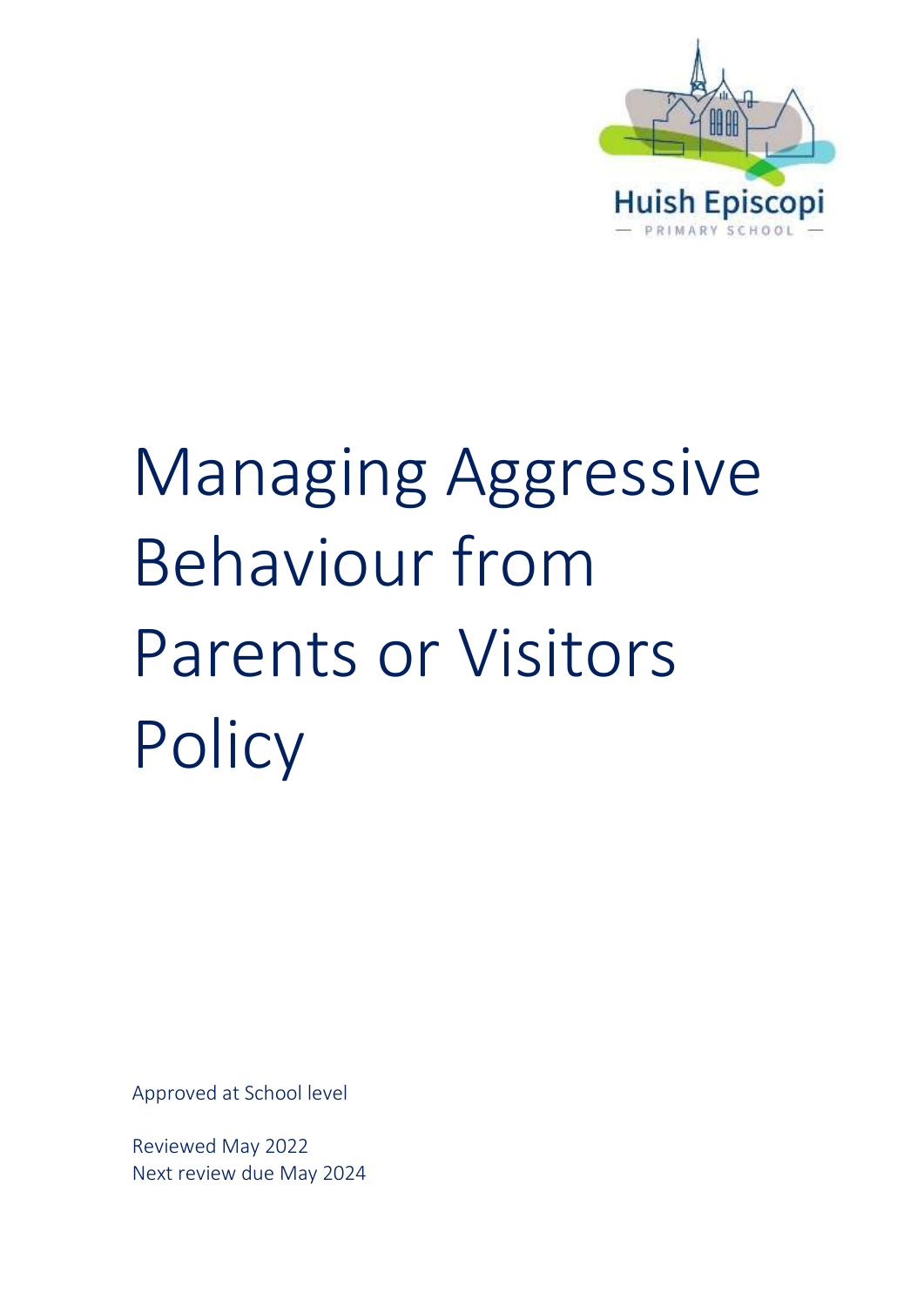

## Managing Aggressive Behaviour from Parents or Visitors Policy

### Introduction

All members of the school community have a right to expect that their school is a safe place in which to work and learn. Abuse, threatening behaviour, or violence against school staff, or other members of the school community is unacceptable and will not be tolerated. All incidents will be treated seriously.

Abuse, threatening behaviour, or violence are not considered to be an acceptable part of any job, nor does it form part of the duty of any employee to accept such behaviour.

Throughout this document where the term 'visitor' is used, it covers any abusive parent or visitor to the school and is not confined to adults.

The school is committed to reducing the risks for its staff from acts of violence and aggression by:

- Demonstrating to staff that the potential for violence at work is recognised
- Issuing clear procedures
- Supporting staff who have been subject to violent, threatening, or abusive behaviour and offering counselling where appropriate
- Allocating adequate resources to support this policy
- Reviewing this policy regularly.

#### Expectations

This school encourages close links with parents and the community. It believes that pupils benefit when the relationship between home and school is a positive one.

The vast majority of parents, carers and others visiting our school are keen to work with us and are supportive of the school. However, on the rare occasions when an unjustified negative attitude towards the school is expressed, this can result in aggression, verbal and or physical abuse towards members of school staff or the wider school community.

The school expects and requires its members of staff to behave professionally in these difficult situations. Where possible, staff should seek the involvement as appropriate of other colleagues. However, all members of staff have the right to work without fear of violence and abuse, and the right, in an extreme case, of appropriate self-defence.

We expect parents and other visitors to behave in a reasonable way towards members of school staff. This policy outlines the steps that will be taken where behaviour is unacceptable.

#### Types of abuse

In identifying types of abuse, the school recognises that staff can be intimidated or threated by a variety of circumstances, not simply physical assault. Elements of abusive behaviour could include any of the following: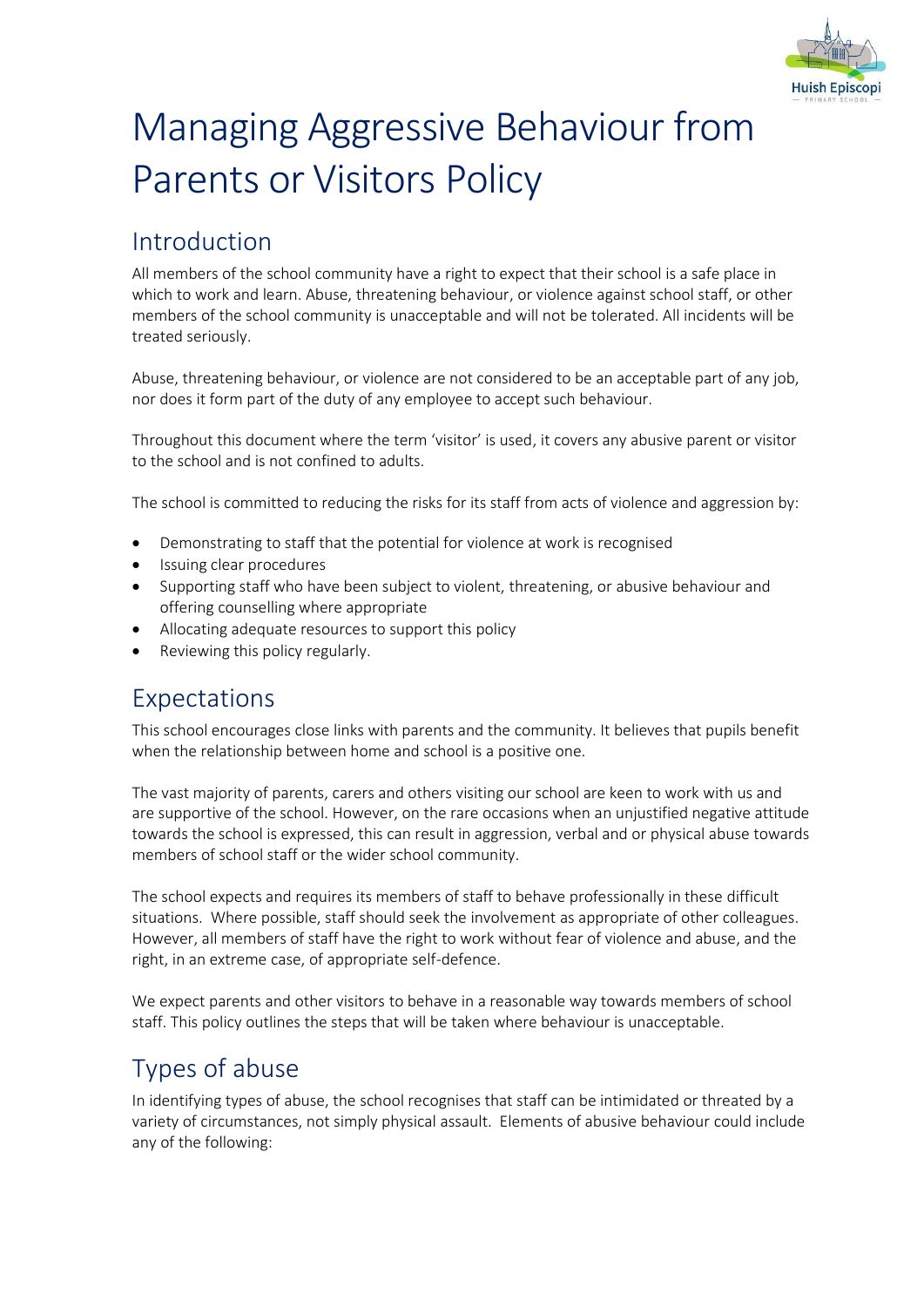- Abusive or insulting telephone calls, letters, faxes, emails, planner notes, website entries, social media posts
- Using raised voices or shouting at members of staff, either in person or over the telephone
- Intimidating a member of staff through a gesture or communication
- Kicking, biting, punching, poking, pushing, spitting, scratching, head butting, tripping
- Any form of aggressive or threatening behaviour due to substance abuse
- The use of aggressive hand gestures
- Threatening behaviour including shaking/holding a fist or finger towards another person
- **Swearing**
- Actions that restrict movement
- Unwanted physical contact which results in no injury
- Sexual, racial, or other harassment
- The use of weapons/missiles
- Damage to personal property
- Innuendo
- Unreasonable demands or blackmail
- Deliberate silence
- Other verbal or written abuse/aggression which causes offence or distress
- Vexatious complaints

This is not an exhaustive list but seeks to provide illustrations of such behaviour. Unacceptable behaviour may result in the local authority, safeguarding services, and the police being informed of the incident.

#### Procedure to be followed

Single significant incidents will result in the Headteacher or Chair of Governors banning the visitor from the school premises for a period of time, subject to review as defined in section 547 of the Education Act (1996). All relevant authorities will be informed.

If a visitor behaves in an unacceptable way towards a member of the school community, the Headteacher or appropriate member of senior staff will follow the steps below. These steps can be moved through over a matter of days, months, or years. The incidents can include a variety of 'Types of abuse' as listed above.

- 1) After the first incident: a verbal discussion will take place with the visitor stating how the incident is deemed unacceptable and how matters should be approached in the future. This discussion should take place within one week from the date of the incident. Reassurance from the visitor should be received. If the visitor fails to respond to communication requests or reassurance is not forthcoming, the school may proceed to step 2.
- 2) After a second incident: a verbal discussion with the visitor will take place about how the incident is deemed unacceptable and how matters should be approached in the future. Additionally, a recorded statement of the subsequent incident and a copy of this policy is sent to the visitor. Within one week from the date of the incident, documentation should be sent to the visitor and the discussion should take place. Reassurance from the visitor should be received. If the visitor fails to respond to communication requests or reassurance is not forthcoming, the school may proceed to step 3.